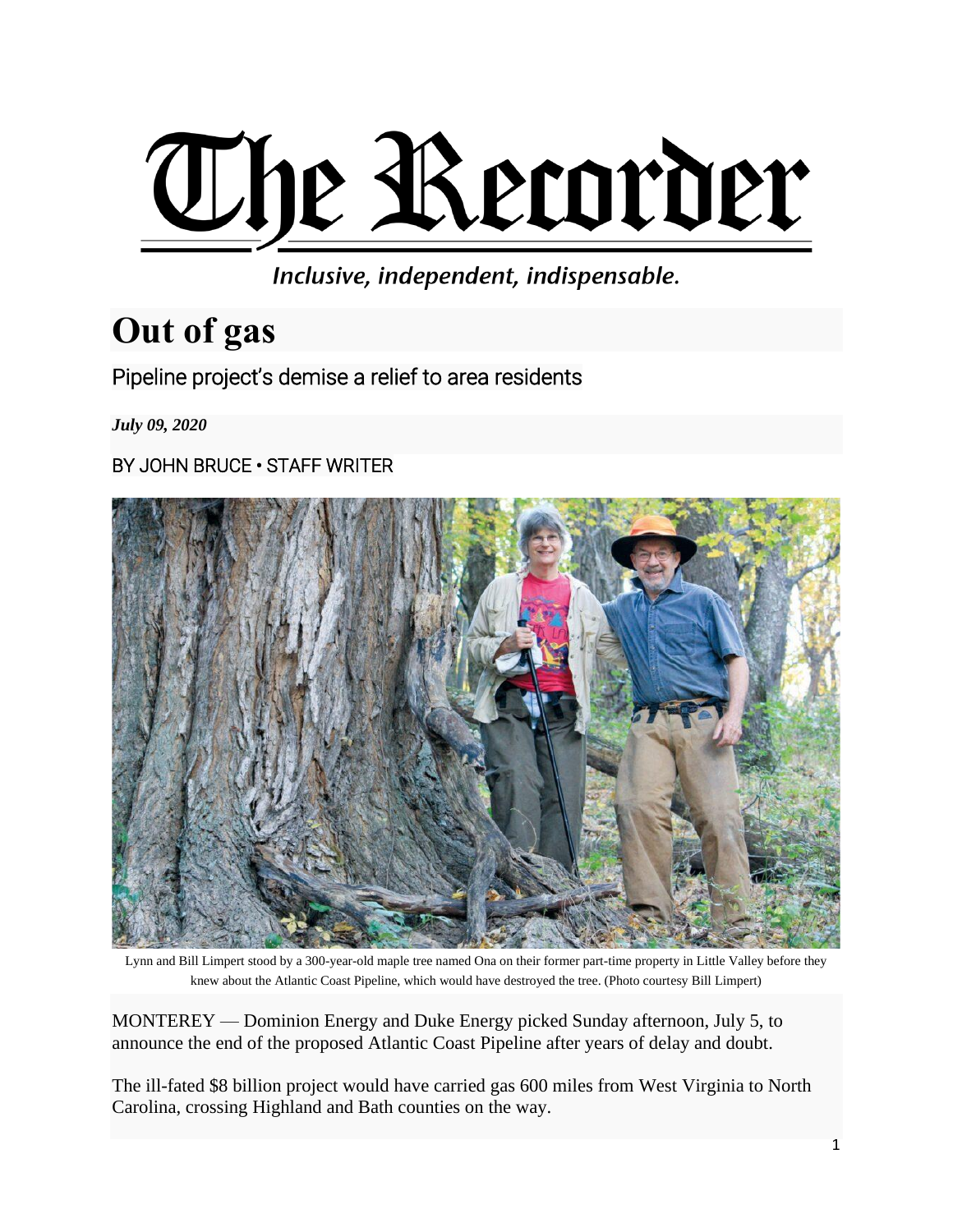Landowners Jeannette and Gary Robinson of Little Valley smiled because the pipeline that would have crossed their Bath County farm was now a thing of the past.

"My reaction was: I can't believe it," Ms. Robinson said. "For four years we have been hoping and praying we would beat them. We were the underdogs. They had the money and the power, but we had power, too.

"I can't speak words about Southern Environmental Law Center and Appalachian Advocates. They're amazing. And the experts we have, like Rick Webb, Lew Freeman and Rick Lambert.

"This is the first time in four years we've felt this kind of peace," Ms. Robinson said.



"My hope is that this may serve as a tipping point in our journey of transitioning to renewable energy sources," Fort Lewis Lodge owner John Cowden said. (Photo courtesy Fort Lewis Lodge)

The pipeline route was moved to northern Bath about four years ago from central Highland after the protected Cheat Mountain salamander won a partial victory for the opposition.

#### **'New beginning'**

"My reaction on Sunday was initially disbelief," Mr. Robinson said. "It will take time for this to sink in. This is a new beginning. Our side won out over the corporate propaganda. The gas was not needed.

"For us, it's the vindication of everyone opposing the project over the last several years. It's too good to believe, but that's the reality. It's hard to believe it really happened.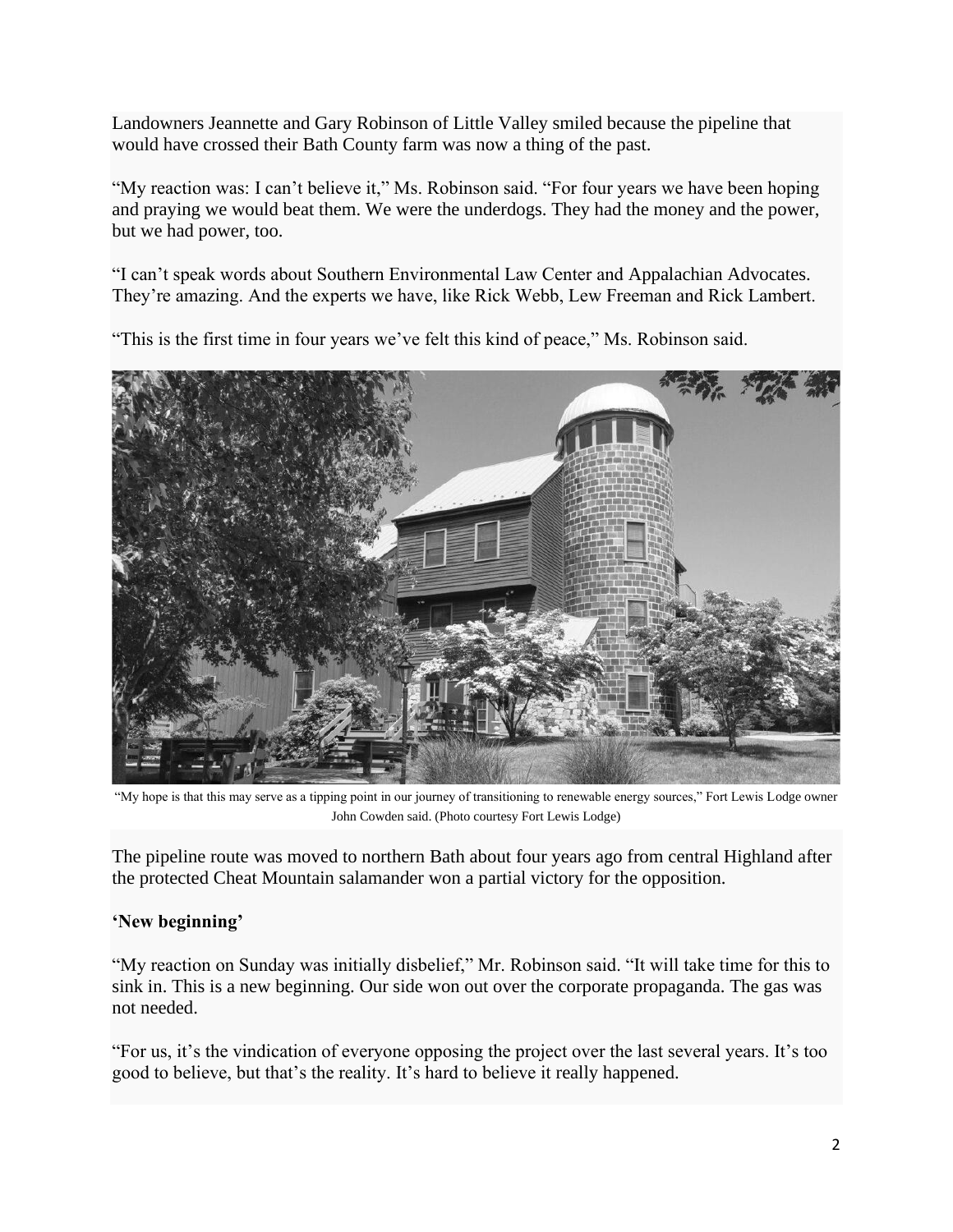"The good thing is we know so much more about how to protect our land. We have an endangered species on our farm — the rusty patched bumble bee. We have so much knowledge to protect this area from here on out," he said.

Landowner Anne Bryan said she and her husband felt a broad sense of gratitude on the pipeline project's end.

"Joe and I notice our shoulders drop as we confirm the cancellation of the proposed ACP; we release years of tension; the land we steward seems to heave a sigh of relief. We feel a palpable shift in ourselves and our environment.

"We are grateful for the multitude of friends, acquaintances, and sense of community birthed through our adventures with the proposed ACP and our interactions with associated individuals. I am grateful for the opportunities the project provided to us — opportunities to increase awareness, empathy, compassion, and devotion to cause; to exercise resilience; and to participate in caring for the planet through voice and action.

"Part of the challenge of fighting the pipeline was organizing individuals who do not have internet access and keeping them informed," Bryan said. "The Recorder did a phenomenal job of that. For the work (the newspaper) did in educating so many, we are forever grateful. We appreciate the newspaper for its role in providing an outlet for native residents and newcomers to find and speak their voice about this important topic."

"We are in a state of euphoria," said longtime pipeline opponent Bill Limpert, formerly a parttime resident of Little Valley and now living with his wife, Lynn, in Maryland. "I can imagine all of the good vibes in Highland, Bath, and all along the line — hey, no more line!"

"Dominion has yanked along Highland County folks for six years, and I'm just sorry for the turmoil it has caused," supervisors chair David Blanchard said. "I know there are a lot of landowners who are breathing a sigh of relief, but there are also folks who looked toward the ACP for work and had made personal investments; that's a hard loss.

"From this supervisor's perspective, the revenue generated from ACP may have been a boost to Highland. However, Dominion should have done better a job of building relations with our community and instilling confidence toward the project. Public sentiment in Highland was never fully there," Blanchard said.

## **'Good riddance'**

"Highlanders for Responsible Development is very pleased that Dominion Energy and Duke Energy have decided to abandon their plans to build the Atlantic Coast Pipeline (ACP)," said HRD president Rick Lambert. "As one of the founding members of the coalition that led the fight against the ACP, the Allegheny- Blue Ridge Alliance, HRD has been at the forefront of the effort to defeat the project, including being a plaintiff in several of the successful legal challenges that led to the decision to shut down the project. The ACP would have brought no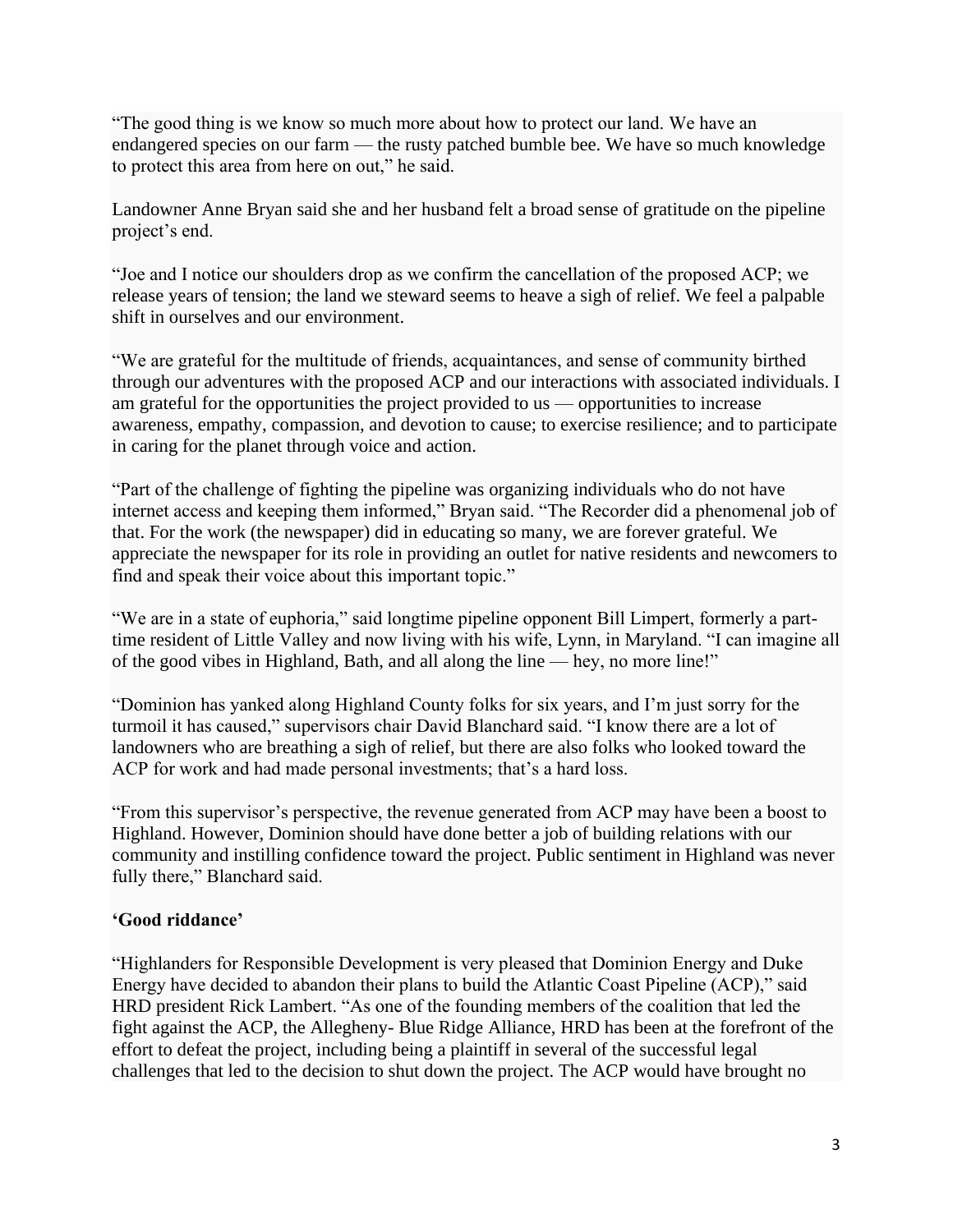benefit to the greater Allegheny Highlands area, and instead would have created long-term environmental damage to our region. Good riddance to the ACP!"

C. Nelson Hoy of Williamsville added, "The battle to discourage Dominion from building what eventually became known as the Atlantic Coast Pipeline began six years ago in July of 2014 with (a) letter to the board of directors of Dominion Resources. The board of directors condescended by not replying to this letter from Berriedale Farms, Lizzie and I.

"The second shot across their bow was the convening of round table discussions that resulted in the formation of the Allegheny-Blue Ridge Alliance in August of 2014, and the third shot was to make the pipeline a multi-year issue for the Cowpasture River Preservation Association. Dominion has now thrown in the towel and sold its assets to Berkshire Hathaway."

"It is now apparent to all that Dominion never established a case for the need for the pipeline," said Fort Lewis Lodge owner John Cowden, whose property fell in the proposed route. "The good news for the environment is that, in the end, the ACP was just not an economically viable project. My hope is that this may serve as a tipping point in our journey of transitioning to renewable energy sources. My sincere gratitude goes out to ABRA and the entire community under their umbrella."

In a news release, Dominion and Duke cited ongoing delays and increasing cost uncertainty that "threaten the economic viability of the project" as the reason for cancelation. "Despite last month's overwhelming 7-2 victory at the United States Supreme Court, which vindicated the project and decisions made by permitting agencies, recent developments have created an unacceptable layer of uncertainty and anticipated delays for ACP," the company said. "Specifically, the decision of the United States District Court for the District of Montana overturning long-standing federal permit authority for waterbody and wetland crossings (Nationwide Permit 12), followed by a Ninth Circuit ruling on May 28 indicating an appeal is not likely to be successful, are new and serious challenges. The potential for a Supreme Court stay of the district court's injunction would not ultimately change the judicial venue for appeal nor decrease the uncertainty associated with an eventual ruling.

## **'Too uncertain'**

"The Montana district court decision is also likely to prompt similar challenges in other circuits related to permits issued under the nationwide program including for ACP," the companies explained.

"This new information and litigation risk, among other continuing execution risks, make the project too uncertain to justify investing more shareholder capital. For example, a productive tree-felling season this winter is a key milestone to maintaining the project's cost and schedule. Unfortunately, the inability to predict with confidence the outcome of the project's permits and the potential for additional incremental delays associated with continued legal challenges, means that committing millions of dollars of additional investment for tree-felling and subsequent ramp up for full construction is no longer a prudent use of shareholder capital.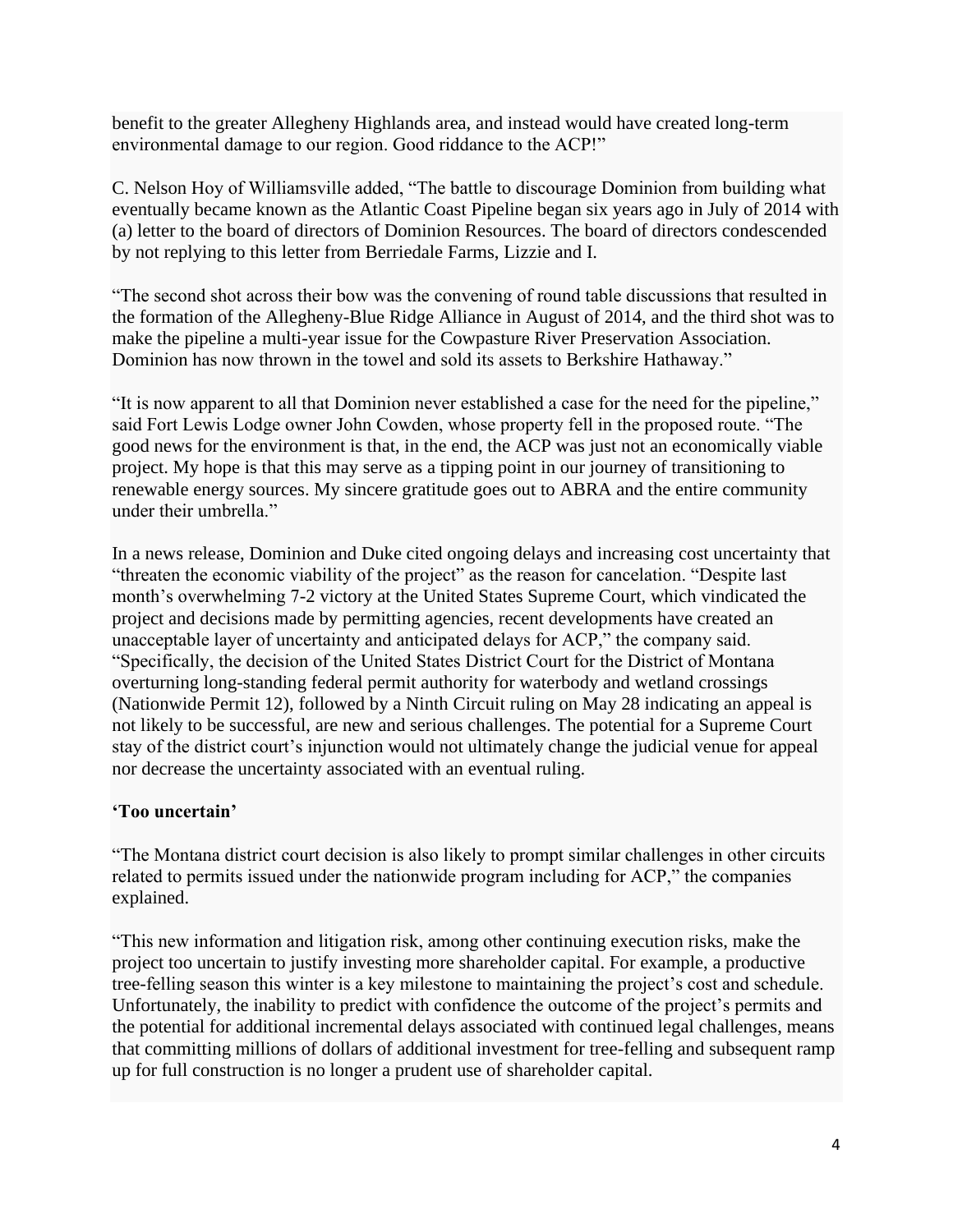"A series of legal challenges to the project's federal and state permits has caused significant project cost increases and timing delays. These lawsuits and decisions have sought to dramatically rewrite decades of permitting and legal precedent including as implemented by presidential administrations of both political parties. As a result, recent public guidance of project cost has increased to \$8 billion from the original estimate of \$4.5 to \$5.0 billion. In addition, the most recent public estimate of commercial in-service in early 2022 represents a nearly three-and-a-half-year delay with uncertainty remaining."

Thomas Farrell, Dominion Energy chairman, president, and chief executive officer, and Lynn Good, Duke Energy chair, president, and chief executive officer, said in a statement, "We regret that we will be unable to complete the Atlantic Coast Pipeline. For almost six years we have worked diligently and invested billions of dollars to complete the project and deliver the muchneeded infrastructure to our customers and communities. Throughout we have engaged extensively with and incorporated feedback from local communities, labor and industrial leaders, government and permitting agencies, environmental interests and social justice organizations. We express sincere appreciation for the tireless efforts and important contributions made by all who were involved in this essential project. This announcement reflects the increasing legal uncertainty that overhangs large-scale energy and industrial infrastructure development in the United States. Until these issues are resolved, the ability to satisfy the country's energy needs will be significantly challenged."

The news release continued, "The Atlantic Coast Pipeline was initially announced in 2014 in response to a lack of energy supply and delivery diversification for millions of families, businesses, schools, and national defense installations across North Carolina and Virginia. Robust demand for the project is driven by the regional retirement of coal-fired electric generation in favor of environmentally superior, lower cost natural gas-fired generation combined with widespread growing demand for residential, commercial, defense, and industrial applications of low-cost and low-emitting natural gas. Those needs are as real today as they were at project inception as evidenced by the recently renewed customer subscription of approximately 90 percent of the project's capacity. The project was also expected to create thousands of construction jobs and millions of dollars in tax revenue for local communities across West Virginia, Virginia and North Carolina.

"The companies remain steadfast in the belief that fuel diversity, including renewables, nuclear, and natural gas, is critical for reliably and sustainably serving our customers and communities. Both will continue aggressively pursuing the development of renewables, storage, nuclear license renewals, electric vehicle infrastructure, energy delivery infrastructure, as well as energy efficiency and demand side management programs to meet their customers' needs while creating jobs and spurring new business growth in the aforementioned regions. "Dominion Energy and Duke Energy will separately provide additional information for their respective stakeholders and shareholders as relates to the company specific financial, environmental, operational, and other impacts of this announcement."

#### **'Win for all'**

Wild Virginia, which had opposed the project from its inception, applauded the decision.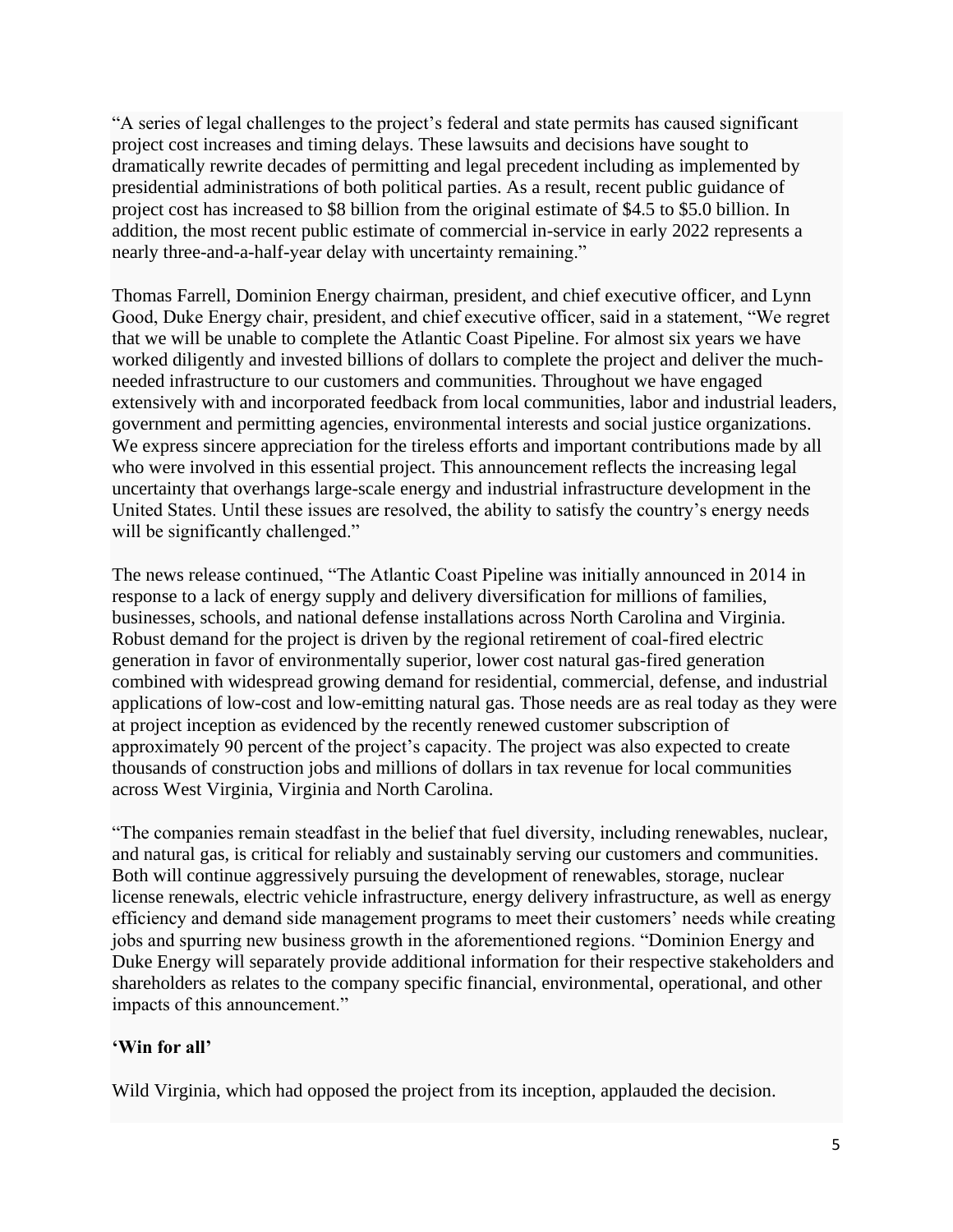David Sligh, Wild Virginia's conservation director, said, "Citizens told Dominion and all of the government agencies who were tasked with protecting us that this was a horrible idea; finally, after causing so much pain and worry for so many, these companies have made a decision that is actually in the interest of their customers and the people their actions affect.

"This is a win for all of the thousands of people who have banded together in the most amazing uprising for environmental protection and environmental justice in Virginia's history," he added.

"Now, we will be pushing to make sure our state officials never let this kind of travesty happen again. Our water and air protection laws were more than strong enough to have empowered the Department of Environmental Quality and the air and water boards to stop this project and the Mountain Valley Pipeline years ago. This time they failed but we don't intend to allow that to happen again."

Lew Freeman, executive director of the Allegheny-Blue Ridge Alliance — a coalition of more than 50 organizations in Virginia and West Virginia formed in 2014 to oppose the project — said ABRA is elated.

"ABRA has contended for six years that the ACP was not needed to meet the future energy needs of their customers," Freeman said. "Furthermore, the ACP has been wrongheaded from the start, presenting threats to the environment and the safety and prosperity of the communities through which it would have been built that did not justify the project. We are glad to see that Dominion and Duke have come to their senses and arrived at the same conclusion."

Southern Environmental Law Center Senior attorney Greg Buppert said, "This is a victory for all the communities that were in the path of this risky and unnecessary project. The Atlantic Coast Pipeline was wrong from the start. After years of opposition, legal defeats and threats to the environment, SELC is relieved to see Duke and Dominion make the right decision to walk away from it. This is a great day for the people of Union Hill, for public lands, for landowners in the path, and for all North Carolinians and Virginians who deserve a clean energy future and are no longer on the hook to pay for this \$8 billion pipeline.

"Over the last six years, SELC has been honored to represent a dedicated and tireless group of conservation organizations opposed to the pipeline: Alliance for the Shenandoah Valley,

Cowpasture River Preservation Association, Defenders of Wildlife, Friends of Buckingham, Friends of Nelson, Jackson River Preservation Association, Highlanders for Responsible Development, Piedmont Environmental Council, Potomac Riverkeeper Inc., Shenandoah Riverkeeper, Shenandoah Valley Battlefields Foundation, Sierra Club, Sound Rivers, Inc., Virginia Wilderness Committee, and Winyah Rivers Foundation. Today's outcome would not be possible without their energy and commitment," Buppert said. "The Atlantic Coast Pipeline was an anvil that would have stymied investment in renewable energy for decades, harmed vulnerable communities, and crushed mountainsides," he said. Mike Tidwell, executive director of the Chesapeake Climate Action Network, also weighed in on the decision. "Just one day after July 4th, America is stunningly closer to true energy independence with the cancellation of the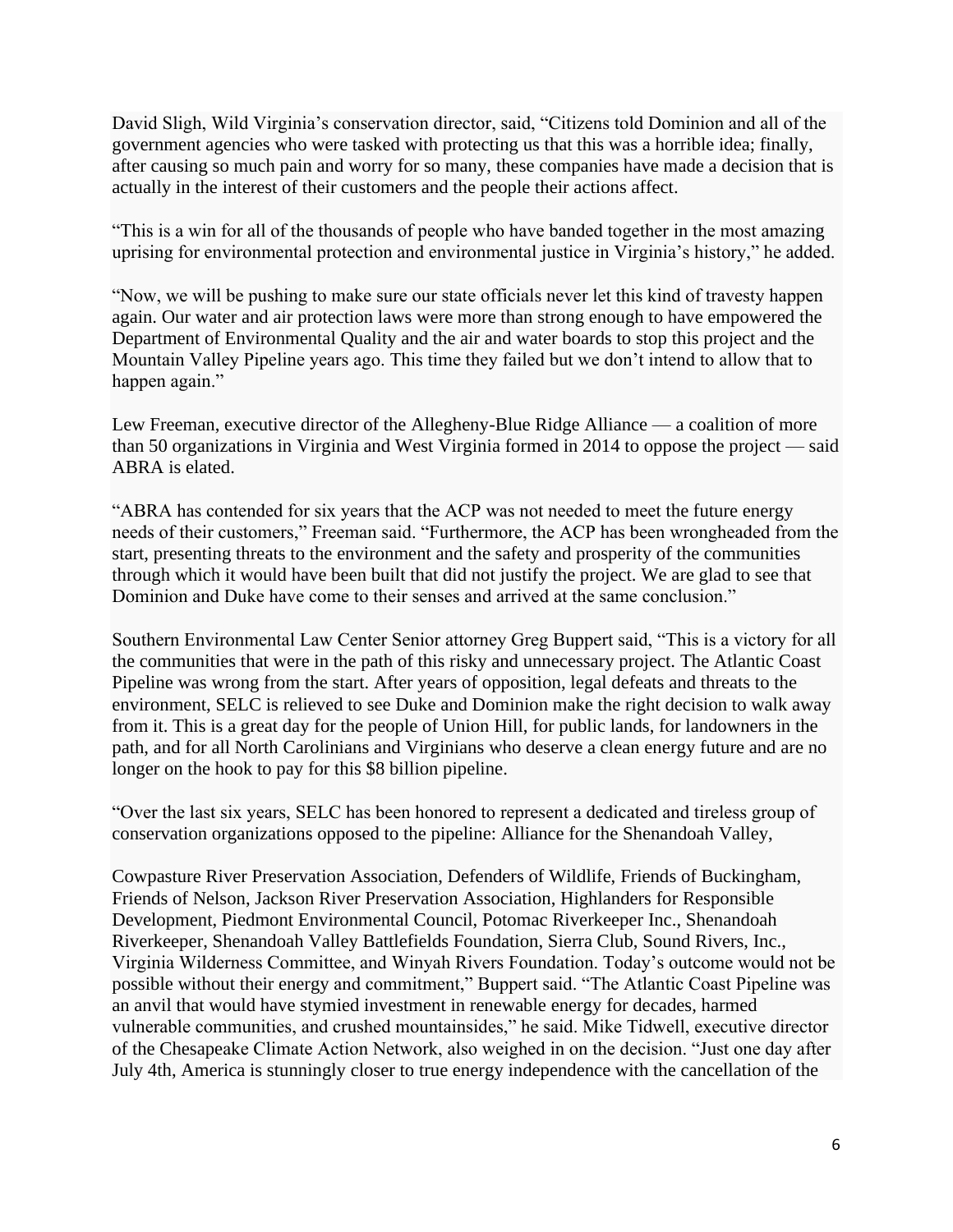Atlantic Coast Pipeline," he said. "The fossil fuel era is rapidly drawing to a close in Virginia and nationwide thanks to the ferocious six-year opposition to this destructive pipeline.

# **'Boondoggle'**

"That opposition was waged by environmentalists, farmers, justice groups and common citizens across the region. This pipeline was a boondoggle from the moment it was announced by Dominion CEO Tom Farrell and then-Virginia Gov. Terry McAuliffe in September 2014. The Chesapeake

Climate Action Network is proud to have been one of the first statewide environment groups to take up this cause, to organize our supporters, to protest with everything from letters to the editor to civil disobedience," Tidwell continued. "We want to thank all our partners in this long struggle," he added "They include, but are not limited to, Friends of Buckingham, Friends of Nelson, Wild Virginia, Rick Webb, David Sligh, the Allegheny-Blue Ridge Alliance, Lewis Freeman, Bill and Lynn Limpert, Appalachian Voices, Appalachian Mountain Advocates, Southern Environmental Law Center, Pastor Paul Wilson, Virginia Chapter of the Sierra Club, Virginia League of Conservation Voters, Virginia Conservation Network, and so many more. Special thanks to current and past CCAN staff and board members who put everything they had – for years – into stopping this pipeline. We never gave up."

The Berkshire Hathaway Energy deal is valued at \$9.7 billion. Under terms of the agreement, Berkshire Hathaway Energy acquires 100 percent of Dominion Energy Transmission, Questar Pipeline and Carolina Gas Transmission, as well as 50 percent of Iroquois Gas Transmission System and 25 percent of Cove Point LNG, an export-import and storage facilities for liquefied natural gas developed by Dominion on the Chesapeake Bay in Maryland.

The company did not acquire assets related to the Atlantic Coast Pipeline.

Chair and CEO Warren Buffett said Berkshire is "proud to be adding such a great portfolio of natural gas assets to our already strong energy business." Buffett is considered one of the most successful investors in the world and has a net worth of \$88.9 billion as of December 2019, making him the fourth-wealthiest person in the world. Berkshire Hathaway contains securities worth more than \$216 billion.

Up until Sunday, the Federal Energy Regulatory Commission was receiving hundreds of comments from individuals and organizations pleading for the regulators not to extend the pipeline construction deadline two years. One person recapped an Ohio regulatory probe into the explosion of a Dominion-built pipeline last year. He is William Porter of Roseland, a mechanical engineer with more than 35 years of design and construction contract administration experience. Porter told FERC, "My experience includes natural gas pipelines successfully built across the country in diverse environments from soils subject to earthquake liquefaction in California to karst and landslide-prone mountains in Virginia," Porter said in his letter.

## **Unanswered questions**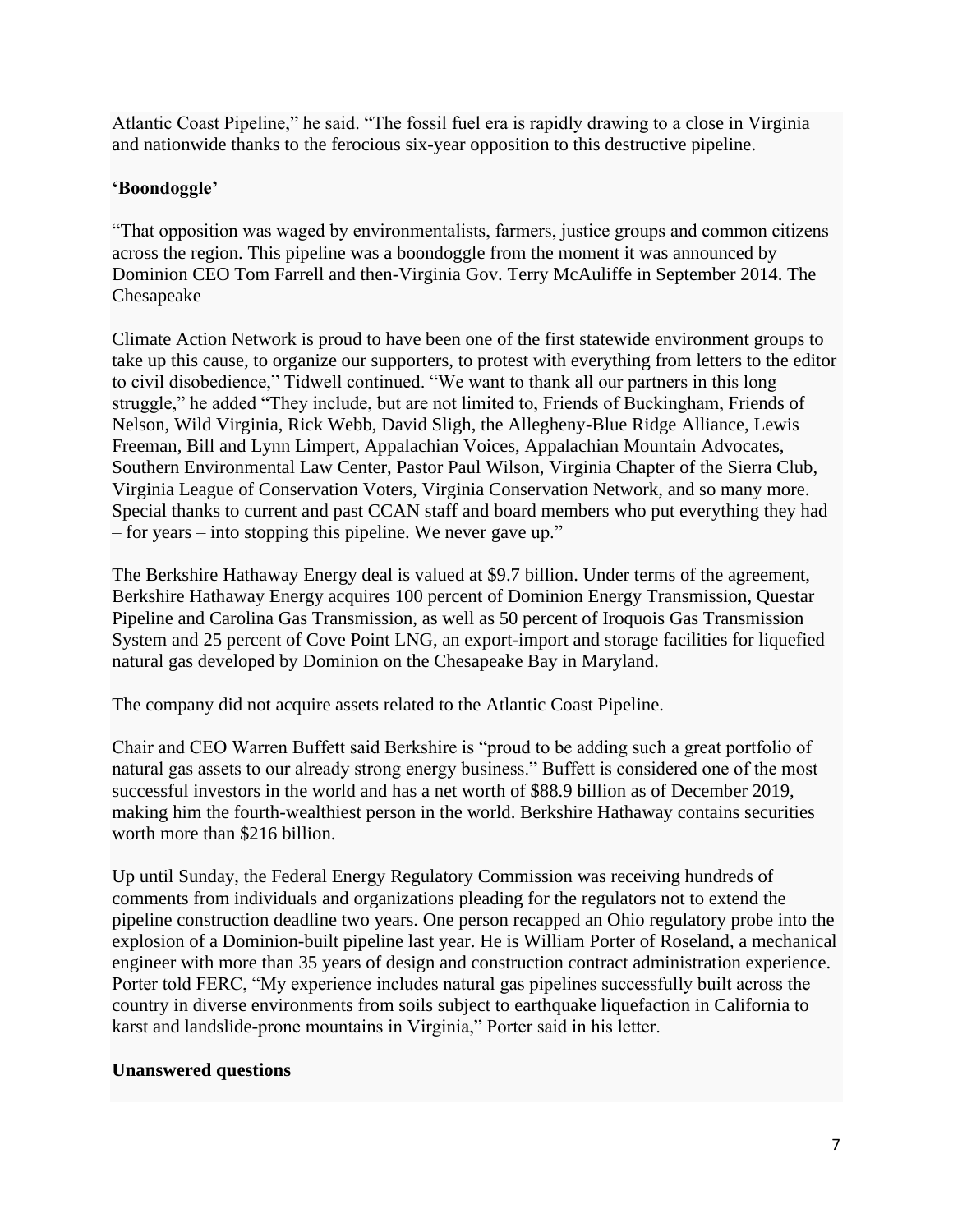"This experience caused me to question how Atlantic could build a safe pipeline through certain vulnerable segments of the proposed ACP route. Most of my technical questions to Atlantic were met by silence. When Atlantic finally responded, their response was through outside attorneys hired by Dominion Energy rather than engineers. This gave me pause – especially when they seemed more intent on misdirection rather than answering my technical questions regarding public safety," Porter said.

A Dominion-built pipeline in Ohio exploded last year after two weeks of operation, Porter pointed out to FERC.

"A Public Utility Commission of Ohio staff report relative to compliance with Natural Gas Pipeline safety standards documents PUCO related staff findings regarding the November 15, 2019 explosion of a 30-inch coated steel natural gas distribution main in Pepper Pike, Ohio. This explosion occurred in a 30-inch distribution main operating at 193 psig. This is in stark contrast to the ACP's proposed 1,440 psig, 42-inch transmission main," Porter said.

He selected these excerpts from the PUCO report:

"The failed pipeline segment was bored under the roadway at a depth of 15 to 25 feet and had been in service for approximately two weeks. Poor construction practices, failure to follow established procedures and a lack of oversight by Dominion all contributed to the pipeline failure.

"Staff believes Dominion showed a lack of institutional control at the construction project located at Shaker Blvd. in Pepper Pike. Poor construction practices, failure to follow established procedures, and a lack of oversight all contributed to the weld failure and pipeline rupture. Staff further believes that the number of bad welds found at the site, Dominion's previous enforcement history related to not following or enforcing procedures in the field, and poor documentation practices show that failures similar to the pipeline rupture in Pepper Pike may recur in the future if the factors that contributed to the rupture are not addressed.

"When asked during the investigation, Dominion reported there were no issues or problems encountered during the boring operations. The construction report clearly shows that problems did exist.

# **'Apparent discrepancy'**

"Staff believes it is not possible to determine who performed which weld at the construction site or whether or not procedures were followed through a review of project documentation due to Dominion's poor documentation practices and Dominion's failure to maintain accurate or reliable records. Dominion does not generate or maintain reliable records and does not maintain document integrity. Staff submitted several data requests and questions to Dominion during its investigation, and there were a number of instances where the responses raised questions about the integrity of the documents being provided. While on site during the immediate incident response, Staff photographed a field form completed by Dominion employees to document an odorization test performed by Dominion after the explosion. Dominion provided a different